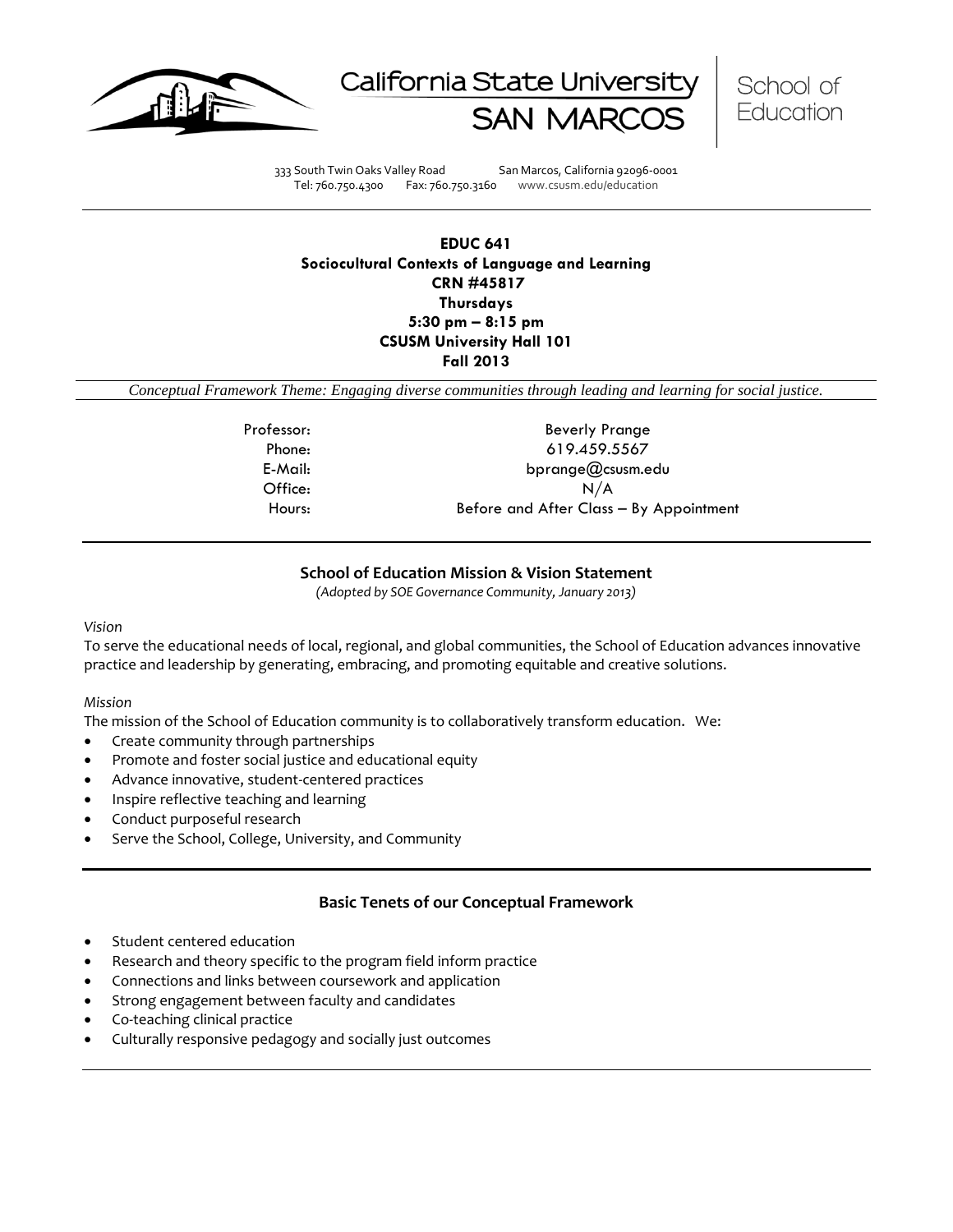# **COURSE DESCRIPTION**

Explores the theoretical, empirical, pedagogical, and sociocultural issues inherent in schooling contexts where multiple languages and cultures exist. Subjects include the examination of home, community, and school cultures; issues of bilingualism; and instructional contexts which relate to literacy and learning. Explores the relationships between the school context and the implicit and explicit theoretical foundations that support instruction for students who are first and second language learners, and the implications of such instruction.

## **Course Prerequisites**

(For School of Education courses, admission to the program is considered a prerequisite. If any other courses are prerequisites or recommended sequencing is important, as in a sequence of successful completion of 511 prior to 512, please include. This should not differ from the catalog)

## **Course Objectives**

The purpose of this course is to:

- Explore home, community and school cultures.
- Research issues of bilingualism and multilingualism.
- Understand and develop instructional contexts which relate to literacy and learning.

# **Unique Course Requirements**

**This course has an on-line component. The following class sessions will take place on-line on Cougar Courses: Sessions 3 (Sept. 13), 8 (Oct. 18), 11 (Nov. 8), and 12 (Nov. 15).**

## **Required Texts**

Perez, B. (2004). *Sociocultural Contexts of Language and Literacy*, 2<sup>nd</sup> Edition. Mahwah, NJ: Lawrence Erlbaum Associates.

Zentella, A. (2005). Building on Strength: Language and Literacy in Latino Families and Communities. New York, NY: Teachers College Press.

Publication Manual of the American Psychological Association, 6th Ed. (2009)

Selected articles/internet resources will be made available on Cougar Courses.

## **Authorization to Teach English Learners**

This credential program has been specifically designed to prepare teachers for the diversity of languages often encountered in California public school classrooms. The authorization to teach English learners is met through the infusion of content and experiences within the credential program, as well as additional coursework. Candidates successfully completing this program receive a credential with authorization to teach English learners. *(Approved by CCTC in SB 2042 Program Standards, August 02)*

# **STUDENT LEARNING OUTCOMES**

The context and scope of this course are aligned with CTEL Standards as articulated by the California Commission on Teacher Credentialing (CTC), and as approved by the faculty of the School of Education. Further consideration has been given to the alignment of standards for multicultural education as articulated by the National Council for Accreditation of Teacher Education (NCATE), the Interstate New Teacher Assessment and Support Consortium (INTASC), and the National Board for Professional Teaching Standards (NBPTS).

## **California Teacher Performance Assessment (CalTPA)**

Beginning July 1, 2008 all California credential candidates must successfully complete a state-approved system of teacher performance assessment (TPA), to be embedded in the credential program of preparation. At CSUSM this assessment system is called the CalTPA or the TPA for short.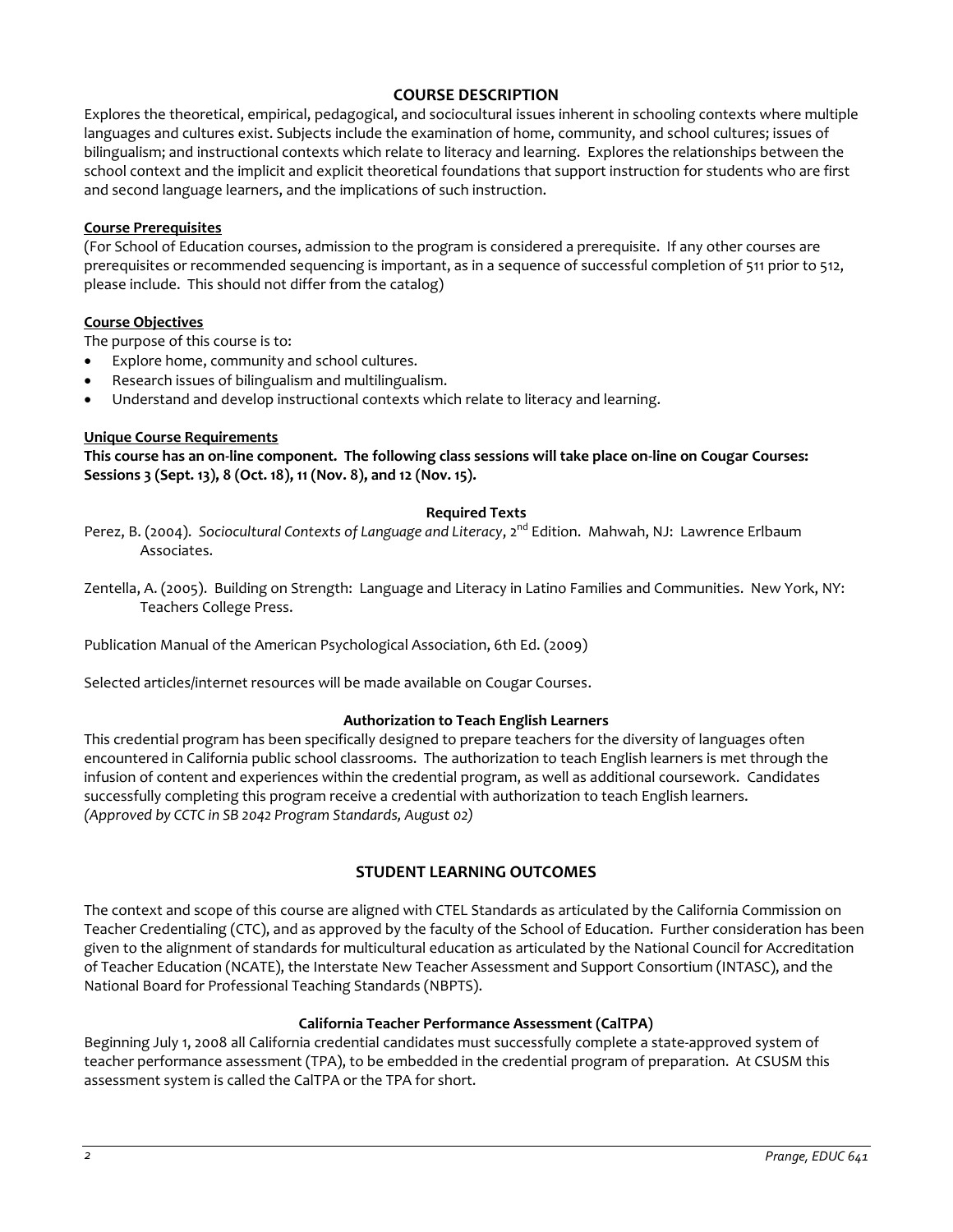To assist your successful completion of the TPA, a series of informational seminars are offered over the course of the program. TPA related questions and logistical concerns are to be addressed during the seminars. Your attendance to TPA seminars will greatly contribute to your success on the assessment.

Additionally, SoE classes use common pedagogical language, lesson plans (lesson designs), and unit plans (unit designs) in order to support and ensure your success on the TPA and more importantly in your credential program.

The CalTPA Candidate Handbook, TPA seminar schedule, and other TPA support materials can be found on the SoE website: <http://www.csusm.edu/education/CalTPA/ProgramMaterialsTPA.html>

This course is aligned to the following standard for the California Teachers of English Learners (CTEL) Certificate Program leading to CLAD certification:

## **Standard 6: Assessment of English Learners**

The program provides candidates with opportunities to develop conceptual research-based understanding of standards-based assessment of English learners' academic progress. Coursework requires candidates to analyze the role, purposes, and features of various formative and summative assessments and to evaluate the benefits and limitations of specific formal and informal assessments for use with English Learners, including evaluating assessment instruments and methods for cultural and linguistic bias. Coursework also requires candidates to learn how to differentiate and scaffold assessments for and to provide feedback to English Learners. The program also requires candidates to interpret and use the results of assessments to help English learners achieve success in standards-based language curriculum and in content area instruction.

This course is also aligned with the following California Standards of Program Quality and Effectiveness for the Teacher Preparation Programs for Preliminary Multiple and Single Subject Teaching Credentials for the "Add On" Level I Education Specialist Mild/Moderate and Moderate/Severe credential candidates without AB 2042 or CLAD authorization:

## **Standard 7a: Multiple Subject Reading, Writing, and Related Language Instruction in English**

The professional preparation program provides substantive, research-based instruction that effectively prepares each candidate for a Multiple Subject (MS) Teaching Credential to deliver a comprehensive program of systematic instruction in reading, writing and related language arts aligned with the state adopted English Language Arts Academic Content Standards for Students and the Reading/Language Arts Framework. The program provides candidates with systematic and explicit instruction in teaching basic reading skills, including comprehension strategies, for all students, including students with varied reading levels and language backgrounds. The Multiple Subject preparation program includes a significant practical experience component in reading, writing, and language arts that is connected to the content of coursework and that takes place throughout the program during each candidate's field experience(s), internship(s), and/or student teaching assignment(s). The preparation program provides each candidate for a Multiple Subject Teaching Credential with experience in a classroom where beginning reading is taught. The program places all candidates in field experience sites and student teaching assignments with teachers whose instructional approaches and methods in reading are consistent with a comprehensive, systematic program, and who collaborate with institutional supervisors and instructors.

#### **Standard 13: Preparation to Teach English Learners**

In the professional teacher preparation program all candidates have multiple systematic opportunities to acquire the knowledge, skills and abilities to deliver comprehensive instruction to English learners. Candidates learn about state and federal legal requirements for the placement and instruction of English learners. Candidates demonstrate knowledge and application of pedagogical theories, principles and practices for English Language Development leading to comprehensive literacy in English, and for the development of academic language, comprehension and knowledge in the subjects of the core curriculum. Candidates learn how to implement an instructional program that facilitates English language acquisition and development, including receptive and productive language skills, and that logically progresses to the grade level reading/language arts program for English speakers. Candidates acquire and demonstrate the ability to utilize assessment information to diagnose students' language abilities, and to develop lessons that promote students' access to and achievement in the state-adopted academic content standards. Candidates learn how cognitive, pedagogical and individual factors affect student's language acquisition.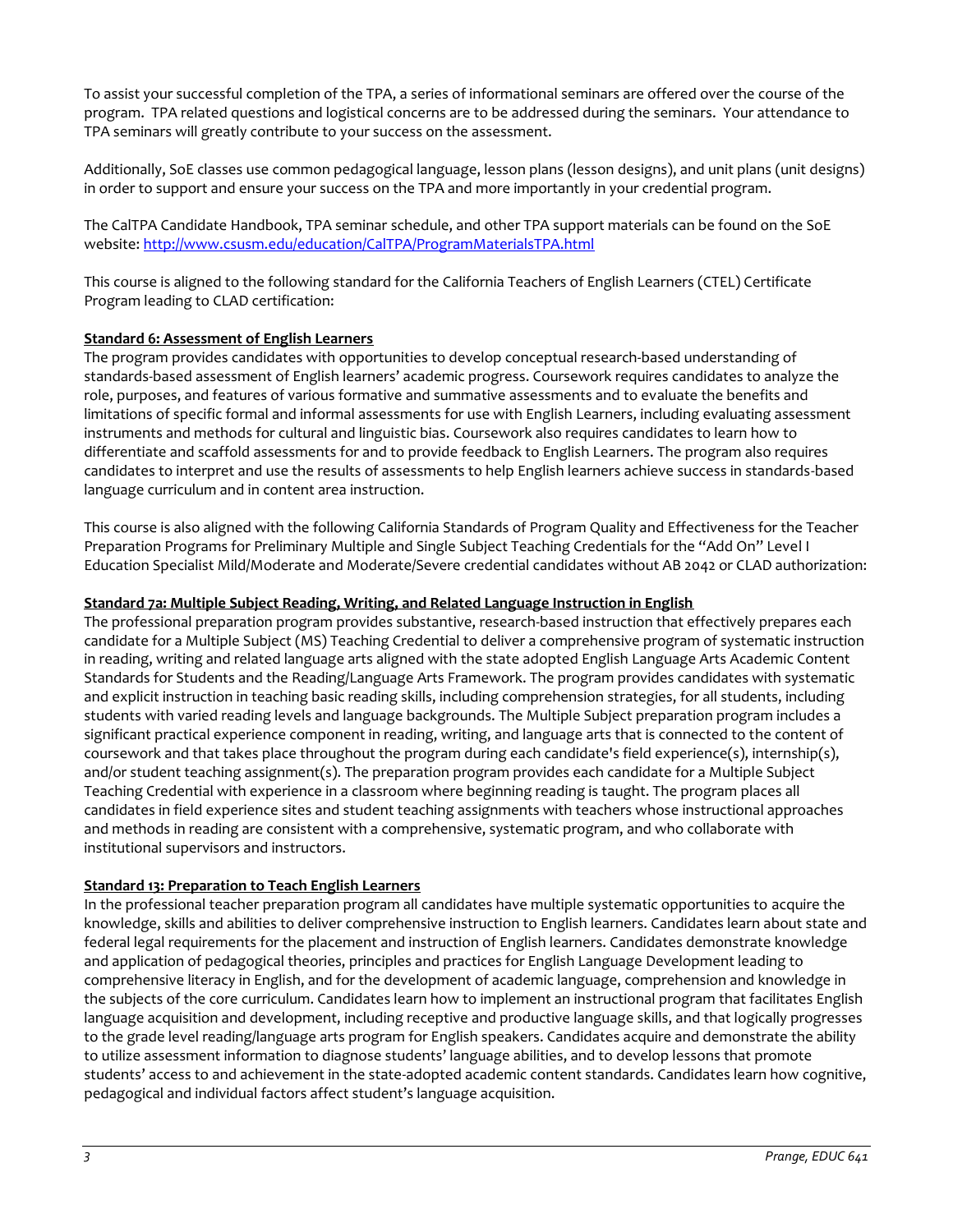## **Assessment of Professional Dispositions**

Assessing a candidate's dispositions within a professional preparation program is recognition that teaching and working with learners of all ages requires not only specific content knowledge and pedagogical skills, but positive attitudes about multiple dimensions of the profession. The School of Education has identified six dispositions – social justice and equity, collaboration, critical thinking, professional ethics, reflective teaching and learning, and life-long learning—and developed an assessment rubric. For each dispositional element, there are three levels of performance - *unacceptable*, *initial target*, and *advanced target*. The description and rubric for the three levels of performance offer measurable behaviors and examples.

The assessment is designed to provide candidates with ongoing feedback for their growth in professional dispositions and includes a self-assessment by the candidate. The dispositions and rubric are presented, explained and assessed in one or more designated courses in each program as well as in clinical practice. Based upon assessment feedback candidates will compose a reflection that becomes part of the candidate's Teaching Performance Expectation portfolio. Candidates are expected to meet the level of *initial target* during the program.

# **School of Education Attendance Policy**

Due to the dynamic and interactive nature of courses in the School of Education, all candidates are expected to attend all classes and participate actively. At a minimum, candidates must attend more than 80% of class time, or s/he **may not receive a passing grade** for the course at the discretion of the instructor. Individual instructors may adopt more stringent attendance requirements. Should the candidate have extenuating circumstances, s/he should contact the instructor as soon as possible. *(Adopted by the COE Governance Community, December, 1997).*

# **Students with Disabilities Requiring Reasonable Accommodations**

Candidates with disabilities who require reasonable accommodations must be approved for services by providing appropriate and recent documentation to the Office of Disable Student Services (DSS). This office is located in Craven Hall 4300, and can be contacted by phone at (760) 750-4905, or TTY (760) 750-4909. Candidates authorized by DSS to receive reasonable accommodations should meet with their instructor during office hours or, in order to ensure confidentiality, in a more private setting.

## **All University Writing Requirement**

In keeping with the All-University Writing Requirement, all 3 unit courses must have a writing component of at least 2,500 words (approximately 10 pages) which can be administered in a variety of ways.

## **Graduate Writing Requirements**

The California State University maintains a Graduation Writing Assessment Requirement (GWAR) for master's students, to be completed before Advancement to Candidacy can be approved. A student may satisfy the graduate writing requirement in one of two ways: an acceptable standardized test score or a paper that receives a passing score as described in the GWAR rubric. Toward the goal of providing opportunity for graduate students in the College of Education to satisfy the writing requirement, all papers in all graduate classes must adhere to the rules of style (for writing and format style) detailed in the Publication Manual of the American Psychological Association, 6th Ed. (2009). This is a required textbook for all CSUSM SoE graduate courses.

## **CSUSM Academic Honesty Policy**

"Students will be expected to adhere to standards of academic honesty and integrity, as outlined in the Student Academic Honesty Policy. All written work and oral presentation assignments must be original work. All ideas/materials that are borrowed from other sources must have appropriate references to the original sources. Any quoted material should give credit to the source and be punctuated with quotation marks.

Students are responsible for honest completion of their work including examinations. There will be no tolerance for infractions. If you believe there has been an infraction by someone in the class, please bring it to the instructor's attention. The instructor reserves the right to discipline any student for academic dishonesty in accordance with the general rules and regulations of the university. Disciplinary action may include the lowering of grades and/or the assignment of a failing grade for an exam, assignment, or the class as a whole."

Incidents of Academic Dishonesty will be reported to the Dean of Students. Sanctions at the University level may include suspension or expulsion from the University.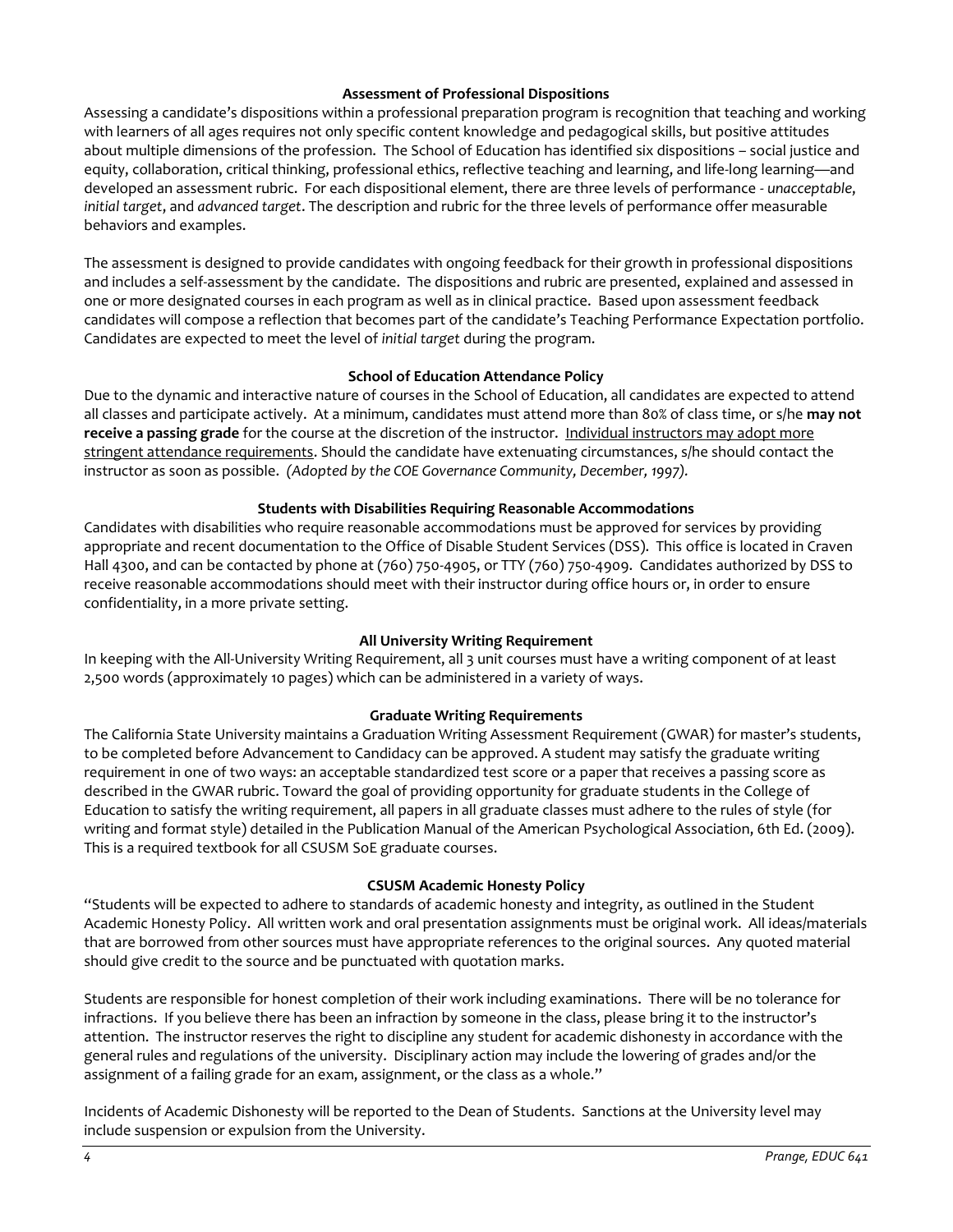# **Plagiarism:**

As an educator, it is expected that each candidate will do his/her own work, and contribute equally to group projects and processes. Plagiarism or cheating is unacceptable under any circumstances. If you are in doubt about whether your work is paraphrased or plagiarized see the Plagiarism Prevention for Students website [http://library.csusm.edu/plagiarism/index.html.](http://library.csusm.edu/plagiarism/index.html) If there are questions about academic honesty, please consult the University catalog.

## **Appeals:**

Every student has the right to appeal grades, or appeal for redress of grievances incurred in the context of any class. Disputes may be resolved informally with the professor, or through the formal grades appeal process. For the latter, consult Dr. Hayden, Interim Director of the SoE.

## **Use of Technology:**

Candidates are expected to demonstrate competency in the use of various forms of technology (i.e. word processing, electronic mail, Moodle, use of the Internet, and/or multimedia presentations). Specific requirements for course assignments with regard to technology are at the discretion of the instructor. Keep a digital copy of all assignments for use in your teaching portfolio. All assignments will be submitted online, and some will be submitted in hard copy as well. Details will be given in class.

# **Electronic Communication Protocol:**

Electronic correspondence is a part of your professional interactions. If you need to contact the instructor, e-mail is often the easiest way to do so. It is my intention to respond to all received e-mails in a timely manner. Please be reminded that e-mail and on-line discussions are a very specific form of communication, with their own nuances and etiquette. For instance, electronic messages sent in all upper case (or lower case) letters, major typos, or slang, often communicate more than the sender originally intended. With that said, please be mindful of all e-mail and on-line discussion messages you send to your colleagues, to faculty members in the School of Education, or to persons within the greater educational community. All electronic messages should be crafted with professionalism and care. Things to consider:

- Would I say in person what this electronic message specifically says?
- How could this message be misconstrued?
- Does this message represent my highest self?
- Am I sending this electronic message to avoid a face-to-face conversation?

In addition, if there is ever a concern with an electronic message sent to you, please talk with the author in person in order to correct any confusion.

## **Course Requirements**

*NOTE: I RESERVE THE RIGHT TO CHANGE, ADD TO, OR DELETE ANY MATERIAL OR ASSIGNMENT FROM THE COURSE.*

This course is structured as a graduate-level seminar. The success of a seminar is dependent upon each and every participant being prepared. My role will be to "facilitate" and to intervene as necessary to prompt a topic. I do not intend to lecture each week, or to be the focus of the class. You will work to develop your **knowledge base** through the readings, discussions and presentations.

## **Grading Standards**

All assignments are due on the dates indicated below. Assignments turned in late will not receive full credit. Please manage your time and plan accordingly. Assignments must be typewritten, double-spaced and with standard margins unless completed in class. Written assignments will be graded approximately 80% on content and context (detail, logic, synthesis of information, depth of analysis, etc.) and 20% on mechanics (grammar, syntax, spelling, format, uniformity of citations, etc.). All assignments should reflect graduate level composition and use APA  $6^{th}$  Ed. format.

The following grading scale will be used:

| $92 - 100 A$<br>$90 - 91$ A- |         |
|------------------------------|---------|
|                              |         |
| $88 - 89$ B+<br>$82 - 87$ B  |         |
| $80 - 81 B$<br>79 – below    | Failing |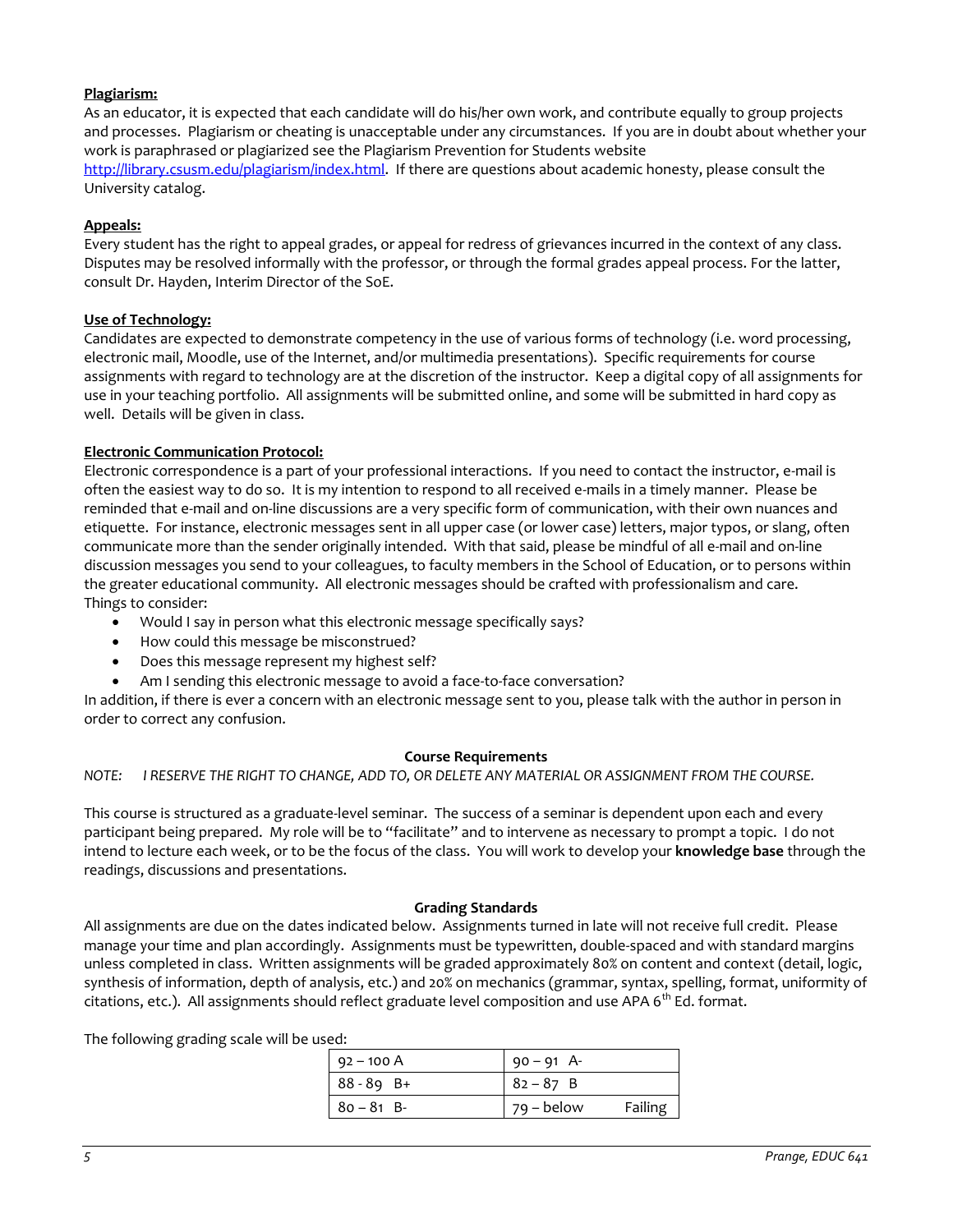- 
- 
- 

# **DUE: Session 3**

# **1. Attendance and Class Participation** 15 **points** 15 points

You are expected to attend all class sessions and participate actively in discussions and activities. In order to do so, you are expected to complete all required readings by the assigned date. According to the School of Education Attendance Policy, at a minimum, students must attend more than 80% of class time, or s/he **may not receive a passing grade** for the course at the discretion of the instructor. *Missing more than one class session will result in the reduction of your grade.* Being consistently late and/or leaving class early can also lower your grade. This pertains also to online classes via Cougar Courses.

**DUE: Ongoing (**8 out of the 15 possible points for attendance and class participation are earned through Posting / Analysis / Discussion of Assigned Readings during online **Cougar Courses Sessions 3, 8, 11, and 12**).

# **2. Reading Discussion Leader 10 points**

Individually or in pairs, students will lead a class discussion on **two** of the required readings. Students should summarize key findings and identify 2-3 critical questions from the readings to lead the discussion. All students will submit their questions at the beginning of the class in which they lead the discussion. The amount of time for each Reading Discussion Leader to facilitate class discussion will be limited. Reading Discussion Leaders should focus on developing questions which will address the critical issues of the reading that are directly applicable to the objectives of this course.

# **DUE: Throughout the semester – Sign-up List is available in class**

# **3. Article Reports 10 points**

Individually or in pairs, students will lead a small group discussion on an article, book chapter, research report, etc. focusing on the sociocultural context of language, language use, and/or learning. Students can choose the aspects they wish to highlight for the discussion, as well as the format for presenting.

# **DUE: Sessions 9 and 10 – Sign-up List is available in class**

# **4. Essay: What is English language development? 10 points**

For this assignment you will attempt to define language on both a theoretical and a personal level. This is an opportunity for you to express your personal feelings, but also to synthesize and discuss some of the readings that relate to language and literacy, as well as contexts at your school site. The following questions may help you focus your thoughts or you can pose and respond to your own questions about language:

- How would you define language?
- Can you define English language development?
- How is language development affected by the social context?
- What kinds of contexts affect language development?
- What are materials, methods and strategies used to support English proficiency?
- What is a language difference versus a disability?
- What is the relationship between language and self-esteem?
- Is there thought without language?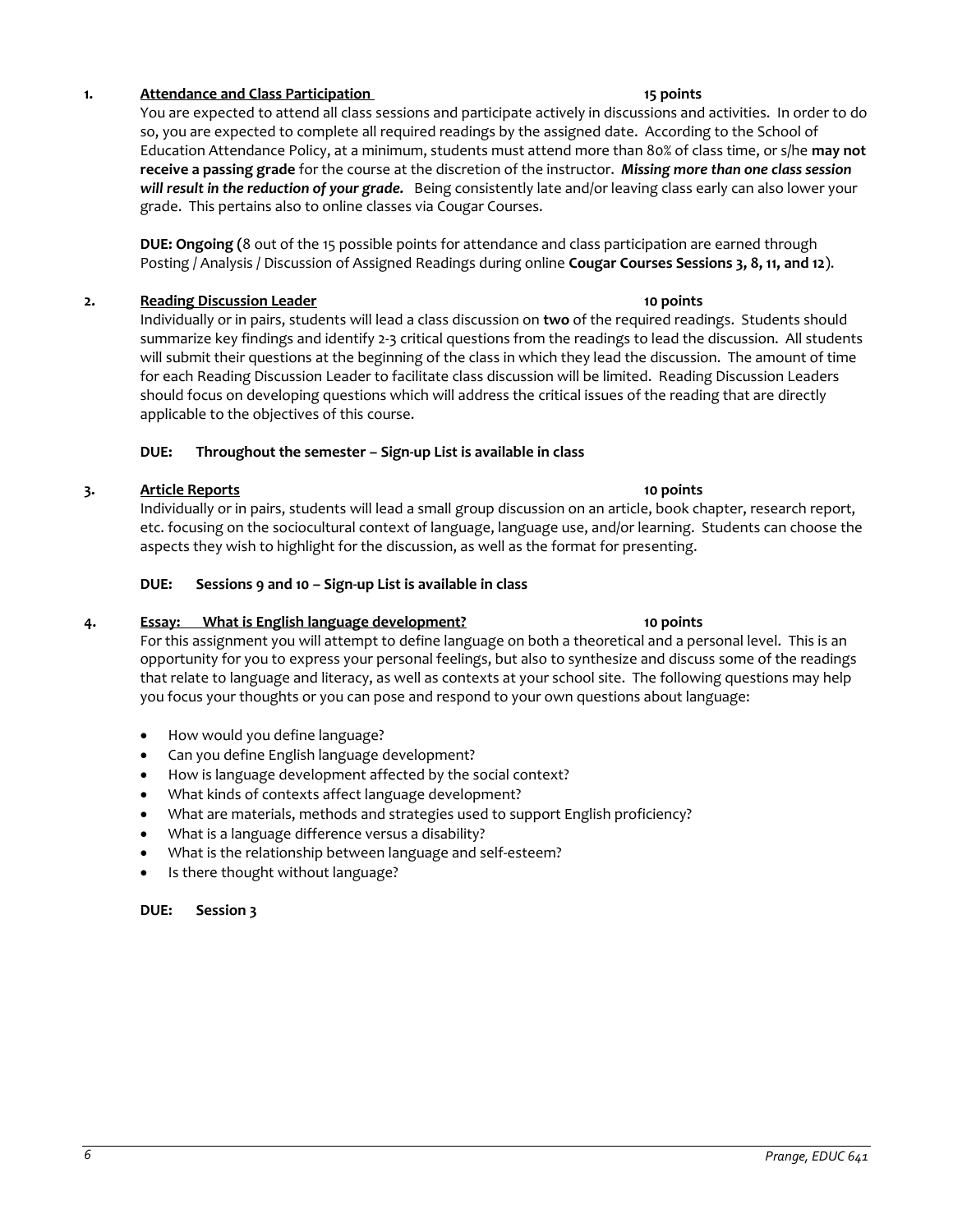# **5. Analysis and Application of An English Learner's Assessment Data 15 points**

Identify one English Learner in your class (or at your school) for whom you will holistically examine their backgrounds, their schooling experiences (academic, social, linguistic), with a focus on assessment information on your student. Your write-up should include an analysis of the following information that you have gathered on your English Learner:

- Obtain background information on your English Learner. What do you know about your student's life, family, community, culture, peer group, schooling history, learning styles, disability information, and other relevant information to help you best address your student's educational needs.
- Obtain as much testing data on your English Learner as you can. Include standardized test scores CST, CELDT, etc. as well as your in-class assessments. What is your analysis of the cultural and/or linguistic biases that may be present in the testing data you have obtained?
- Obtain explanations for the scoring of the standardized test data that you collected. What objectives were being tested? How are the scores reported? How are the scores used at your school site – by administrators and by teachers? Are the scores used to determine placement?
- Obtain information on how authentic and other in-class assessments are scored? For example if a reading inventory is used, what process what used? What was the rate of administration? What other types of formative and/or summative assessments were used? Running records? Checklists? Rubrics? What criteria was the English Learner assessed on? Were the assessments equitable in comparison to native-English speakers?
- What other information can you obtain that would help you analyze your English Learner's assessment data – other support the student receives? Special program(s) (i.e. intervention, Special Education, tutorial) the student is involved in? How long? Who referred him/her? Why? If the child is in a special program is there progress monitoring being conducted to assess student's progress and effectiveness of program? What data do you have regarding these program(s)?

# **DUE: Sessions 4 (Background Information) and 7**

# *Successful completion of this assignment fulfills CTEL requirements for Standard 6. Students must post this assignment to their CTEL Portfolio as evidence they have met this standard.*

*CTEL candidates will need to upload their graded CTEL signature assignment (with a passing grade or rubric indicating passing grade for the assignment) to their CTEL electronic portfolio upon completion of this course. CTEL Program Coordinator will then review the candidate's CTEL standards in their electronic portfolio in order to fulfill their certification requirements for the California State Department of Education. For further clarification*, *please contact Ana Hernandez, CTEL Program Coordinator, a[t ahernand@csusm.edu.](mailto:ahernand@csusm.edu)*

## **6. Literature Review: Sociocultural Contexts of Language and Learning 40 points**

# **If you are taking this course for CTEL certification, one of the themes you write about must address English learners with a focus on assessment issues.**

Using the annotated bibliographies collected in EDUC 602 and the articles, book chapters, research reports presented in class, you will analyze the resources and identify themes. As themes emerge, you will begin to organize resources you will use in a Literature Review. Your Literature Review will focus on the sociocultural aspects of language and learning that we have discussed throughout the course. Complete an 8 to 10-page paper focusing the categories identified, dividing them into sections as you would in a literature review of a thesis or project using the rubric provided. Resources must be cited and referenced according to APA criteria. A scoring rubric will be developed in class. Prepare a final PowerPoint presentation to present to class highlighting your Literature Review.

- *a) Themes identified with articles and ideas: DUE: Session 10 (5 points)*
- *b) Final draft of one section: DUE: Session 12 (5 points)*
- *c) Final Paper: DUE Session 14 (20 points)*
- *d) Final Presentation: DUE Session 14 (10 points)*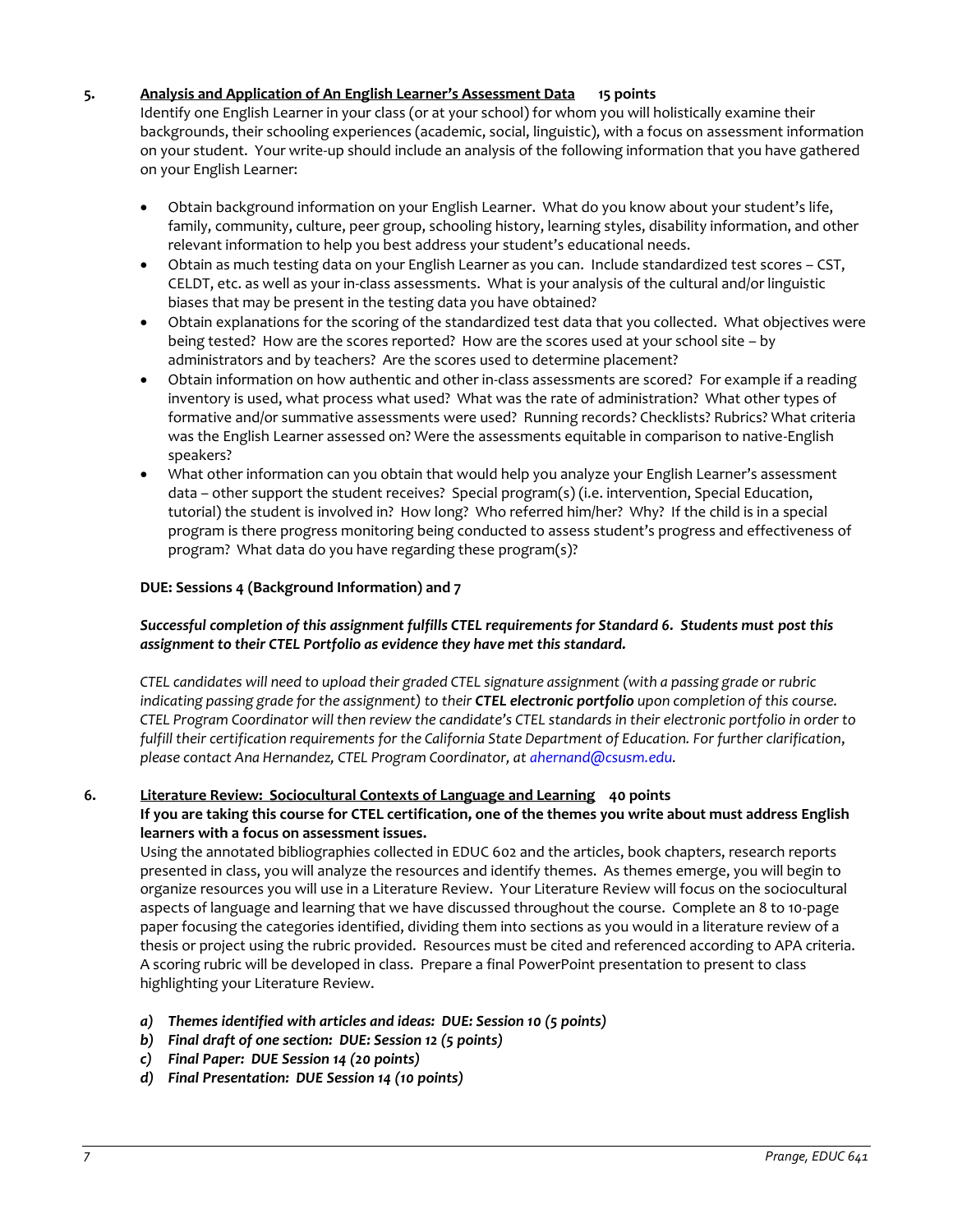#### *OR*

# **Literature Review: Supporting English Learners With and Without Disabilities 40 points Alternative Assignment Required for "Add On" Mild/Moderate and Moderate/Severe Education Specialist Credential Candidates without AB 2042 Preliminary Credentials or a CTEL Certificate**

Using websites, articles, book chapters, research reports (see sample articles, sites, and books provided by the instructor) develop a menu of supports and services that enable English learners with and without disabilities to access the core curriculum in inclusive educational settings. Include in the review a) the use of expertise of specialists and support personnel (e.g., paraprofessionals) and b) school-base structures and organizations that support English learners and students eligible for Special Education. As categories of supports emerge, organize them as you would in a thesis' Chapter 2: Literature Review. The final product is an 8 to 10-page paper organized by categories and written using APA-format conventions. Resources must be cited and referenced in APA format. A scoring rubric will be developed in class. Prepare a final PowerPoint presentation to present to class highlighting your Literature Review.

- *a) Categories identified with articles and sources: DUE: Session 10 (5 points)*
- *b) Final draft of one section: DUE: Session 12 (5 points)*
- *c) Final Paper: DUE Session 14 (20 points)*
- *d) Final Presentation: DUE Session 14 (10 points)*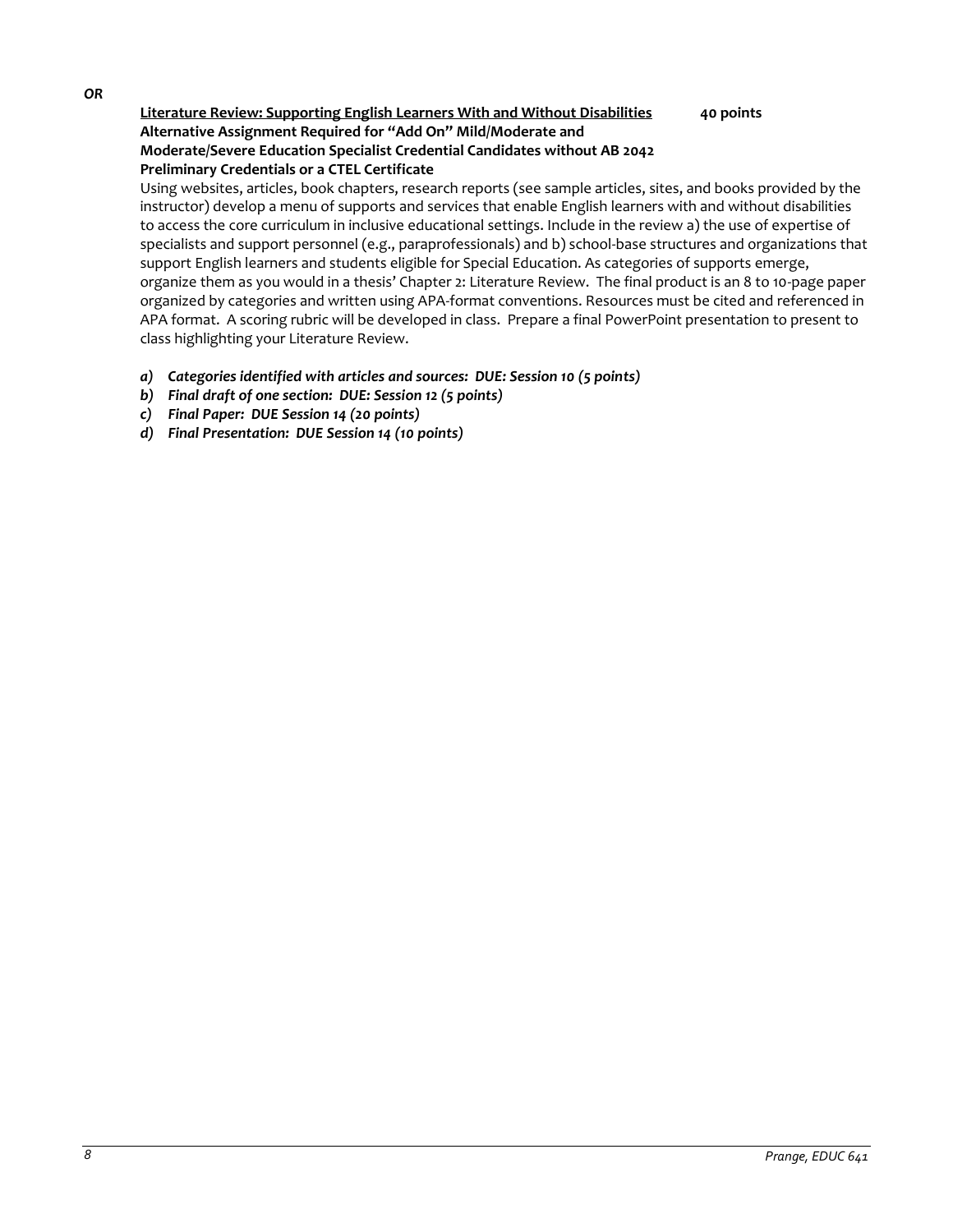# **FALL 2012 COURSE SCHEDULE**

### **Session 1: Aug. 30 Course Overview / Definition of Terms**

Course Overview Definition of Terms Sociocultural Contexts of Learning Language Diversity Language Structure and Use Phonology, Morphology, Syntax and Semantics, Discourse, Communication

### *Assignments DUE Session 2:*

Define "they" at your school. Record the language used to describe "them," and who used the language (i.e. students, teachers, parents, school personnel, etc.)

*Reading:*Perez – Chapter 1; Gumperz (Cougar Courses); Olsen (Cougar Courses)

### **Session 2: Sept. 6 Theoretical Perspectives of Language and Literacy**

Discussion of the Readings Language Structure and Use Discourse and Language Pragmatics First and Second Language Development Historical, Psychological, Sociocultural, Pedagogical and Political Factors Identity and Language Language Boundaries in Schools

### *Assignments DUE Session 3:*

"What Is English Language Development?" Essay (10 points) *Reading*: Perez – Chapters 2 -5

## **Session 3: Sept. 13 First and Second Language Acquisition (Cougar Courses)**

Discussion of Readings Postings and Analyses of "What is English Language Development?" Essays (10 points) Commonalities / Differences What is missing from our definitions?

#### *Assignments DUE Session 4:*

Gather information on 1-2 English learners in your class – primary languages, languages spoken at home, how they communicate with their peers *Reading:*Moll (Cougar Courses); Diaz-Rico (Cougar Courses); Delpit (Cougar Courses)

# **Session 4: Sept. 20 Language Acquisition in Diverse Communities – Assessment**

Field Trip – Library Database Searching Discussion of Readings Theories and Methods of Bilingual / Multilingual Education Cultural and linguistic backgrounds of English learners in California Assessment – A Critical Look at the CELDT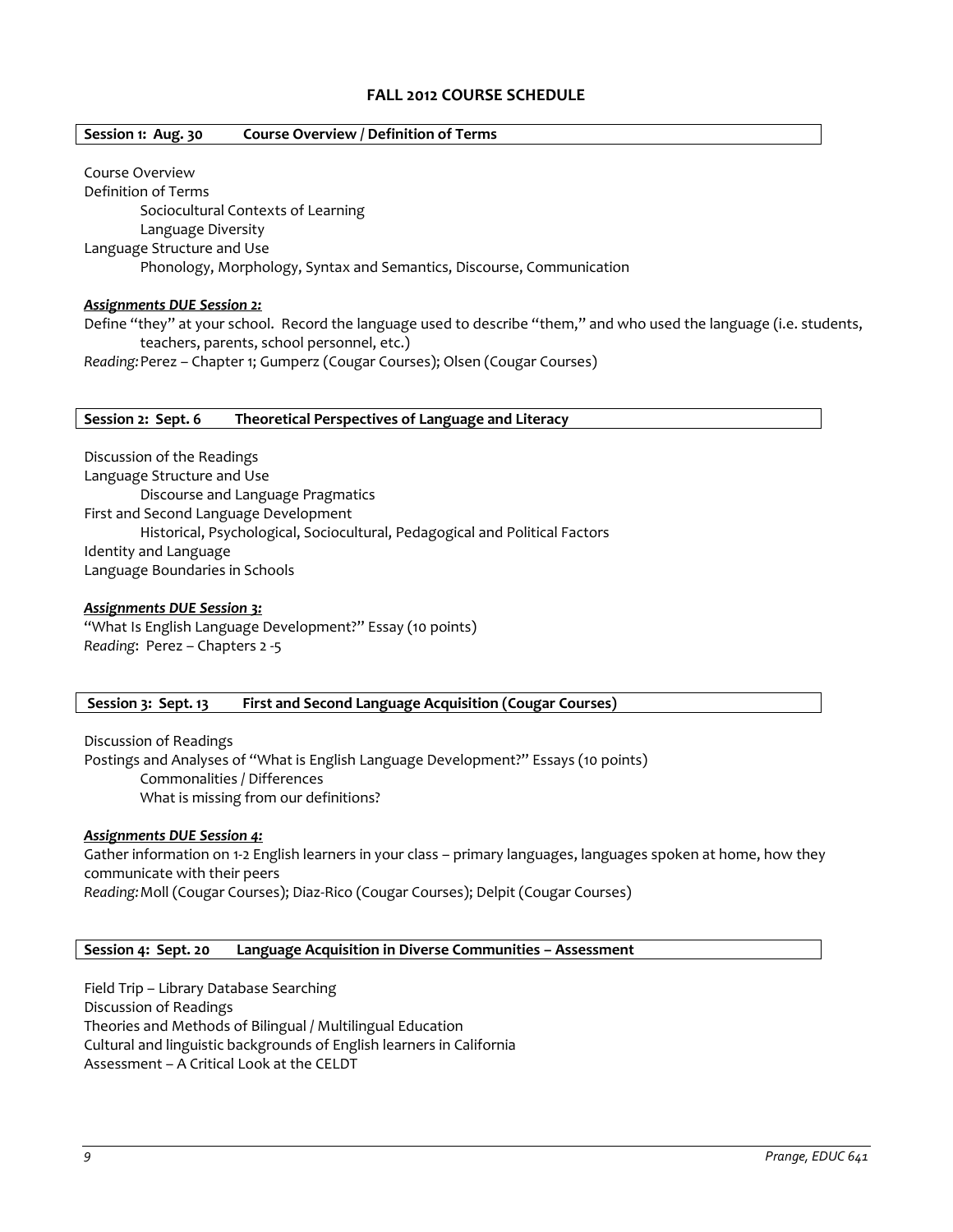## *In-Class Assignment:*

Background knowledge

- What California and federal laws impact students' placement and programs?
- What do you know about your students' prior content knowledge (in any language) and language proficiency skills (L1 and L2)?
- What do you know about your students' lives, families, communities, cultures, histories that you can incorporate into your pedagogy / curriculum?
- What do you know about your students' learning styles?
- Write a plan for how you will transform your teaching with the knowledge of your students' backgrounds prior knowledge and cultures, academic and language.

## *Assignments DUE Session 5:*

Investigate your English learners' CELDT scores and ELD / SDAIE placements *Reading:*Perez – Chapters 6 & 7 Zentella – Chapters 1 & 2 Valdés Chapters 1 & 3 (Cougar Courses)

## **Session 5: Sept. 27 Language Acquisition in Diverse Communities – Assessment**

Discussion of the Readings Assessment Issues Analysis of CELDT Test Data and Scoring Cultural and Linguistic Biases of Tests English Learner Placements at Your School

## *Assignments DUE Session 6:*

*Reading:*Perez – Chapters 8 & 9 Zentella – Chapters 3 & 4

## **Session 6: Oct. 4 Language Acquisition in Diverse Communities – Assessment**

Discussion of the Readings Instructional Methods for English Learners

*In-Class Assignment:* Assessment of English Learners Across Content Areas Impact of State Assessments on English Learners \*\*Download Laurie Olsen's *Reparable Harm* Before Class

## *Assignments DUE Session 7:*

Analysis and Application of an English Learner's Assessment Data (15 points)

## **Session 7: Oct. 11 Language Acquisition in Diverse Communities – Assessment**

Analysis of English Learners' Assessment Data Assignment Compare and contrast your English learners What trends do you find in the data – commonalities as well as what is missing from your data analyses

## *Assignment DUE Session 8:*

*Reading:*Perez – Chapters 6 & 7

Zentella – Chapters 1 & 2

*Precious Knowledge* (Cougar Courses); Romero et al. (Cougar Courses)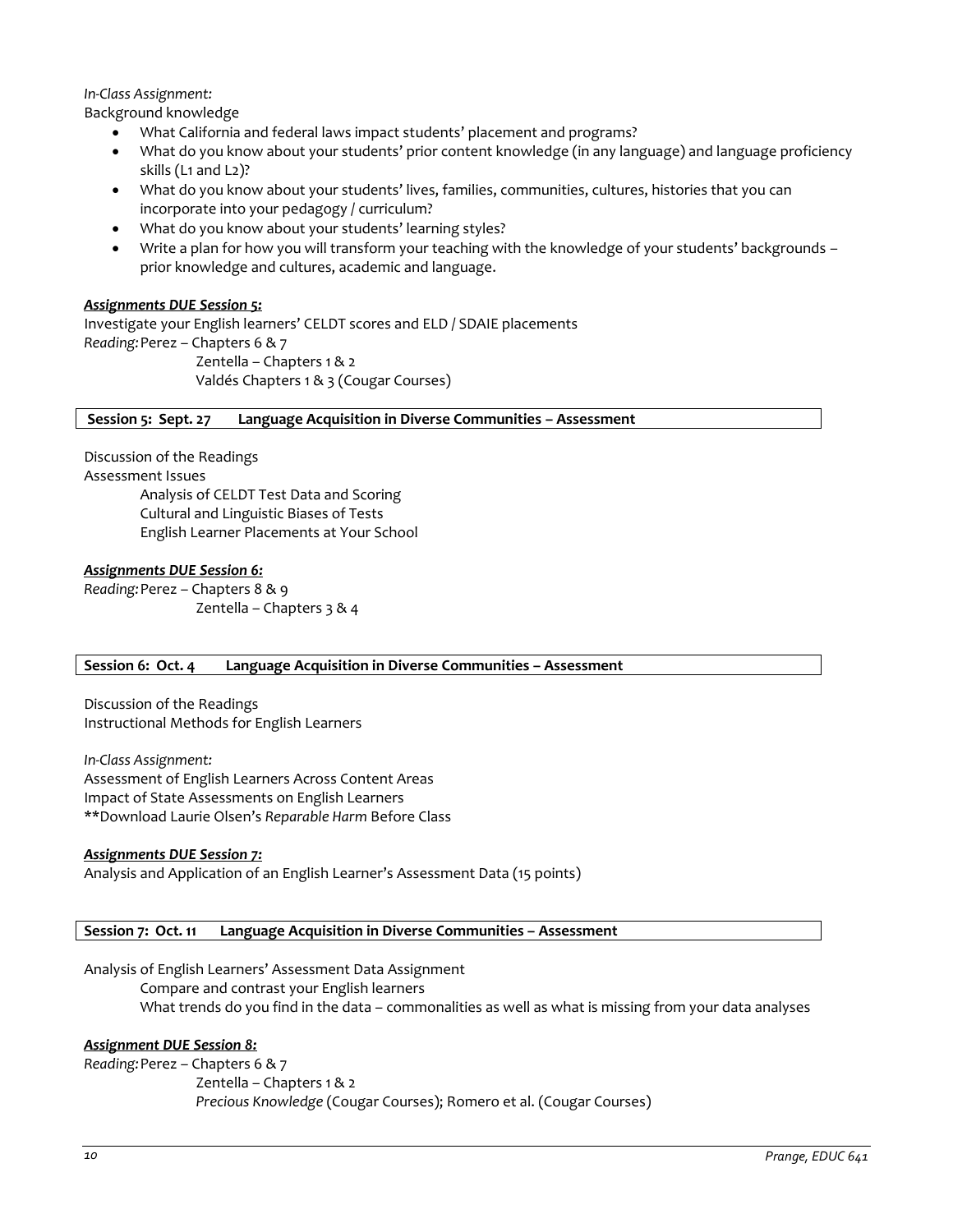## **Session 8: Oct. 18 Language Diversity and A Social Justice Curriculum (Cougar Courses)**

Discussion of Readings *Precious Knowledge* Reflection Teaching Scenarios - Classroom activities that value students' cultures and languages

# *Assignments DUE Session 9:*

Article Reports (10 points) *Reading:*Zentella – Chapters 5 & 6

## **Session 9: Oct. 25 Language Diversity and A Social Justice Curriculum**

Presentation of Article Reports: Group 1 Discussion of Readings Debriefing of English Learner Assessment Data Assignment

## *Assignments DUE Session 10:*

Article Reports (10 points) Themes or categories identified with articles for Assignment #6a (5 points) Categories Identified with articles and sources for Assignment #6b (5 points) *Reading:*Perez – Chapters 10 & 11

#### **Session 10: Nov. 1 Language Diversity and A Social Justice Curriculum**

Discussion of the Readings Presentation of Article Reports: Group 2 The Politics of Language

English as the Official Language

Canadian and European Examples of "Official" Languages

Organizational Framework / Literature Review

 In small groups, students will discuss how they organized their annotated resources (from EDUC 602), other resources and their ideas into common themes.

#### *Assignments DUE Session 11:*

*Reading:*Zentella – Chapters 7 & 8 Zentella – Chapters 9 & 10

#### **Session 11: Nov. 8 Research and Writing Week (Cougar Courses)**

Discussion of the Readings On-Line Research and Writing Week

*Assignments DUE Session 12:* Draft of one section of Literature Review - Assignment #6a and #6b (5 points) *Reading:*Zentella – Chapter 11 Perez – Chapter 12

#### **Session 12: Nov. 15 Critical Analysis of Our Work (Cougar Courses)**

Peer editing session of Literature Review section drafts Use APA Style Manuals to format writing, citations, and references